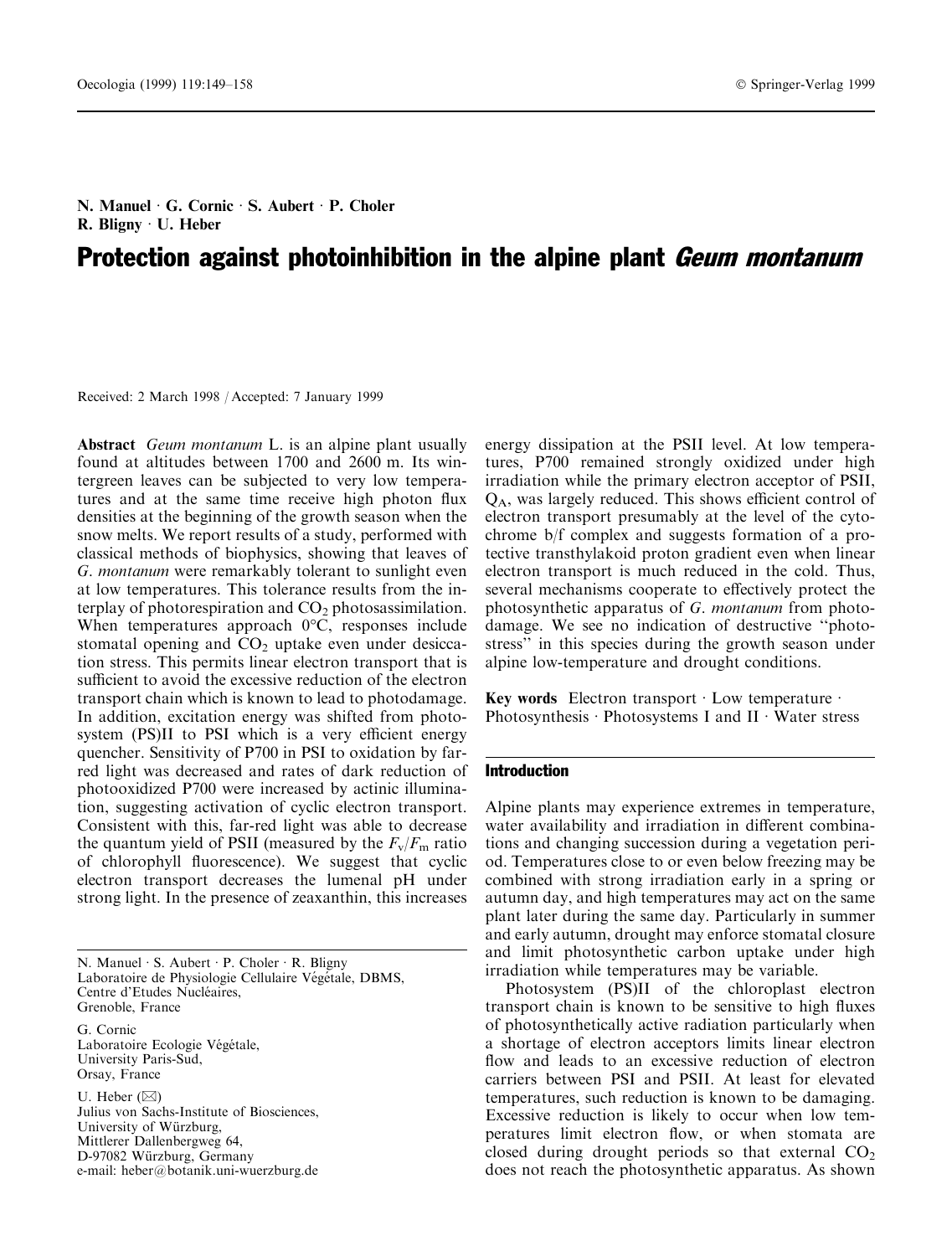by Powles et al. (1983), high photosynthetically active photon flux densities (PPFDs) can lead to oxidative damage by active oxygen species when the capacity of enzymic systems capable of detoxifying active oxygen is overloaded in the cold. However, recent studies of three alpine plants, Ranunculus glacialis, Homogyne alpina and Soldanella alpina, have shown that PSII was particularly resistant to photoinhibition and that no correlation could be found between high light tolerance and the capacity of the antioxidant system, although the plants contained much higher concentrations of ascorbate and glutathione than lowland plants (Streb et al. 1997).

Photoinhibition of PSII may be prevented by mechanisms capable of dissipating excess absorbed energy as heat before active reaction centres are excited (Horton et al. 1996; Ruban et al. 1997). Dissipation requires protonation of membrane components on the inner side of the thylakoid membrane and the presence of zeaxanthin in the membranes (Demmig-Adams and Adams 1992; Björkman and Niyogi, in press). A low intrathylakoid pH activates the synthesis of zeaxanthin (Hager 1980). Neither electron flow to  $CO<sub>2</sub>$  nor electron flow to oxygen during photorespiration are likely to decrease the intrathylakoid pH sufficiently for the required protonation and synthesis reactions because, at an  $H^{\dagger}/e$  ratio of three (Rich 1991; Kobayashi and Heber 1995) and an  $H^+/ATP$  ratio of four (Rumberg et al. 1990; Kobayashi et al. 1995), linear electron flow deposits as many protons in the intrathylakoid space as are needed for ATP production during photosynthesis or photorespiration. Main candidates for decreasing the intrathylakoid pH sufficiently for triggering protective mechanisms are oxygen reduction in the Mehler reaction and cyclic electron transport. In previous work, the Mehler reaction was shown to be unable to prevent photodamage to the photosynthetic apparatus of leaves when photoassimilation and photorespiration were inhibited while the Mehler reaction remained active (Wu et al. 1991; Heber et al. 1995a; Wiese et al. 1998). This suggested a role for cyclic electron transport in triggering photoprotective mechanisms by decreasing the intrathylakoid pH (Heber and Walker 1992; Heber et al. 1995b). However, cyclic electron flow requires oxidized electron carriers on the reducing side of PSII (Arnon and Chain 1979). At high temperatures, the interplay between photoassimilation and photorespiration can cause sufficient electron drainage even when stomata are closed to keep electron carriers partially oxidized. However, at low temperatures, photorespiration is low or absent. Only oxygen remains available as an electron acceptor, as its concentration in air, 21%, can produce gradients large enough to overcome stomatal barriers even when stomata are closed. In the present work, we show that the alpine plant Geum montanum is remarkably resistant to photodamage. We also provide evidence for the mechanisms which enable the plants to avoid the deleterious effects of high light under extreme environmental conditions.

# Materials and methods

## Plant material

Plants of G. montanum growing in an alpine meadow close to the experimental station at the Col du Lautaret (altitude 2100 m) were used for the experiments. Table 1 gives some characteristics of the light and temperature climates close to the experimental field as measured at the Lautaret climatic station from 1995 to 1997. High PPFDs were often associated with cold temperatures. Even in August, about 10% of the days had a mean temperature lower than 10°C when PPFDs were higher than 1000-1500  $\mu$ mol m<sup>-2</sup> s<sup>-1</sup>. Moreover, during July, climatic conditions were highly variable at the high altitudes. Snow fell repeatedly and covered the ground for some time down to 2000 m above sea level. In this environment, Geum plants produced more than 50% of their leaves at the end of May and in early June, when the coldest temperatures of the growing season occurred.

Measurements were performed either in the field with attached or detached leaves or in the laboratory with detached leaves. In a few cases, plants were dug out and transfered to Orsay University close to Paris.

#### Gas exchange measurements

Net  $CO<sub>2</sub>$  assimilation (A) and transpiration (E) were measured using the infrared gas analysis system  $DA-1000$ . The  $CO<sub>2</sub>$  molar ratio in air was usually around 340 ppm. Some measurements were also made at Orsay (near Paris) over 2 days following transfer of Geum plants from the Col du Lautaret, using the gas exchange system described by Cornic and Ghashghaie (1991). Three days after transfer, the plants exhibited clear signs of acclimation by increasing the temperature optimum of photosynthesis and decreasing the extent of the Warburg effect at temperatures lower than 12°C.

## State of PSII: chlorophyll fluorescence

Modulated chlorophyll fluorescence was measured in parallel to  $CO<sub>2</sub>$  uptake by leaves using the Mini-PAM equipment (Walz, Effeltrich, Germany). The light guide used had a diameter of little more than 1 mm. Chlorophyll fluorescence was also measured with the PAM 101 fluorometer (Walz) (Schreiber et al. 1986). The frequency of modulated measuring light was 1.6 kHz with darkened leaves and 100 kHz under actinic illumination. Saturating 1-s light pulses were provided by a KL 1500 light source (Schott, Wiesbaden, Germany). Another KL 1500 light source provided actinic illumination. Several fluorescence yields were measured routinely: (1) the fluorescence of dark-adapted leaves excited only by the measuring beam  $(F<sub>o</sub>)$ , (2) the maximal fluorescence of dark-adapted leaves induced by saturating 1-s light pulses  $(F<sub>m</sub>)$ . (3) the maximal

Table 1 Occurrence of days presenting a mean temperature lower than  $10^{\circ}$ C associated with a photosynthetically active photon flux density either higher than 1000 (A) or 1500 (B) µmol m<sup>-2</sup> s<sup>-1</sup> from June to September at the Lautaret meteorological station. Frequencies are calculated from observations made during 3 years  $(1995-1997)$ 

| Month     | Α<br>$($ %) | B<br>(° <sub>0</sub> ) |  |
|-----------|-------------|------------------------|--|
| June      | 32.0        | 19.0                   |  |
| July      | 9.7         | 4.3                    |  |
| August    | 10.0        | 7.8                    |  |
| September | 21.0        | 12.0                   |  |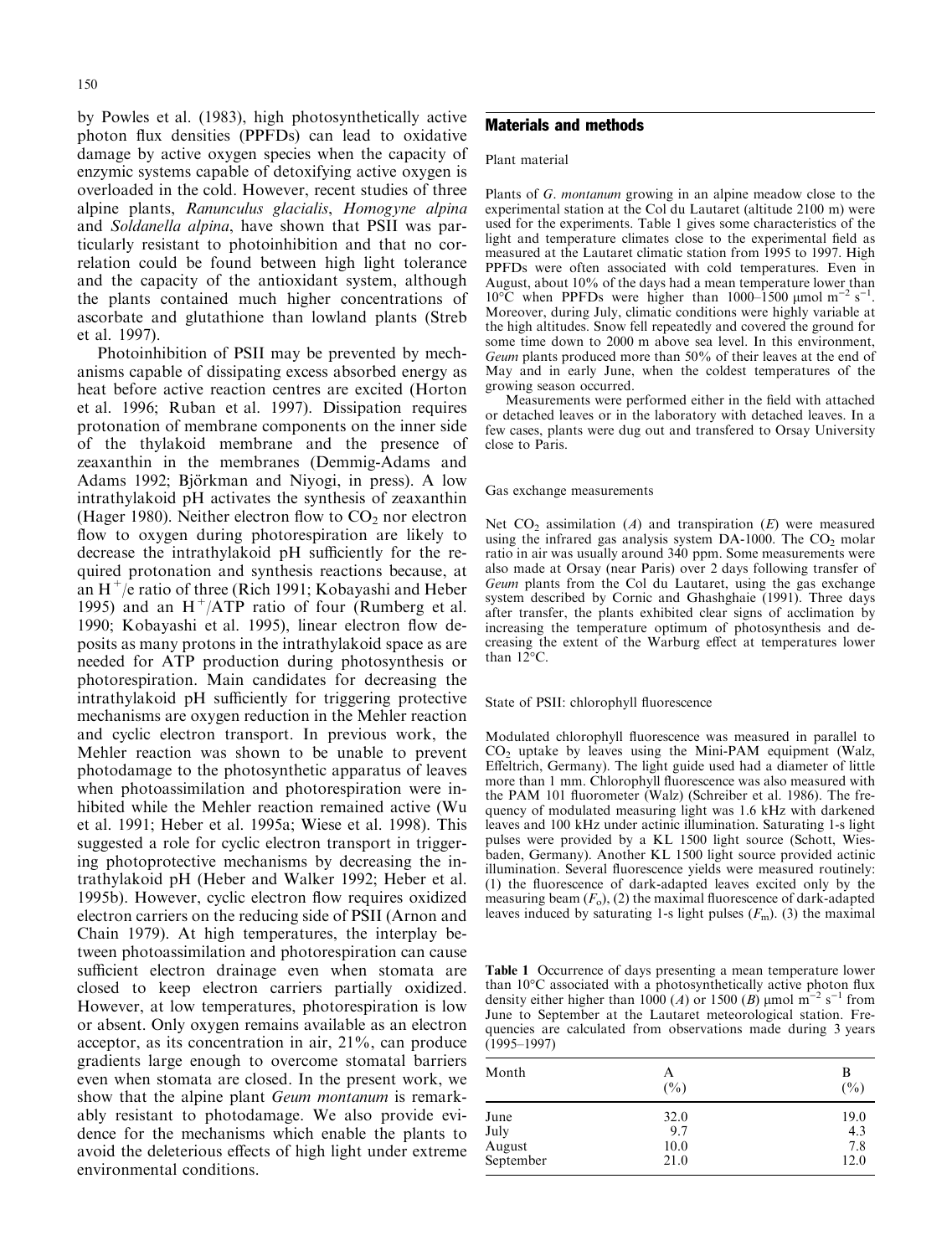fluorescence of illuminated leaves induced by saturating 1-s light pulses  $(F'_m)$ , (4) the steady-state fluorescence emitted from PSII under continuous illumination  $(F_s)$  and  $(5)$  the minimum fluorescence  $(F_0)$  observed immediately after actinic illumination was turned off. Occasionally, far-red illumination was turned on at the  $F'_{o}$  level in order to control whether  $F'_{o}$  really indicated minimum fluorescence.

From the fluorescence parameters, the ratio  $\Delta F/F_{\text{m}}'$ , calculated from  $(F'_{\rm m}-F_{\rm s})/F'_{\rm m}$ , provided a relative measurement of the quantum yield of PSII photochemistry which is strongly correlated with the quantum yield of linear electron transport to photosynthetic acceptors (Genty et al. 1989).  $(F_s - F_o')/(F_m' - F_o')$  was used as a relative indicator of the redox state of the primary quinone acceptor QA in the reaction centre of PSII. The quantum yield of PSII open traps was estimated under actinic light by the ratio  $(F_m^{\dagger} - F_o^{\dagger})/F_m^{\dagger}$ <br>  $F_m^{\dagger} = F_v/F_m^{\dagger}$ , and also in the dark by the ratio  $(F_m - F_o)/F_m^{\dagger}$  $(\mathbf{F}_{\rm v}/F_{\rm m})$ .

Estimation of whole-chain photosynthetic electron transfer in intact leaves from chlorophyll fluorescence

When multiplied by PPFD,  $\Delta F/F'_{\rm m}$  values give information on relative rates of whole-chain electron transport. Simultaneous measurements of chlorophyll fluorescence and gas exchange in a nitrogen atmosphere with 700 ppm  $CO<sub>2</sub>$  permitted quantification of electron flow by fluorescence as described in Heber et al. (1995a). PPFDs were measured with a Li-Cor quantum meter (Li-Cor, Lincoln, Neb.).

#### State of PSI: oxidation of P700

The redox state of P700 was monitored in leaves as 820-nm absorption of the cation radical of P700 by the PAM 101 fluorometer using a suitable emitter-detector unit (Schreiber et al. 1988). Sunlight, or white or red light from a halogen source were used for actinic illumination. The half bandwidth of the red light (filters: RG 630, Schott; Calflex C, Balzers, Liechtenstein) ranged from 630 to 760 nm. Far-red light capable of exciting mainly PSI was provided by an RG9 filter (Schott). The half bandwidth was from 710 to 760 nm. Effective absorption of far-red was determined as follows. P700 was oxidized in leaves of spinach (as flash equipment was not available in the mountains and G. montanum was not available where flash equipment could be used) by the highest intensity of far-red light available. Single (ST) and multiple (MT) turnover flashes from the lamps  $XST$  103 and  $XMT$  103 (Walz) were fired to transiently reduce photooxidized P700 by electrons coming from PSII. They were capable of exciting both PSII and PSI. After the flashes, the background far-red reoxidized P700. Rates of reoxidation and areas formed by reduction and oxidation were measured as in Asada et al. (1992) and the area ratios were related to one another. The ratio of MT to ST areas represents the functional pool of intersystem electrons per reaction centre of PSII, and was between eight and nine electrons per PSII reaction centre. From this, the functional pool was calculated to be about 6.6  $\mu$ mol m<sup>-</sup> leaf area. At the maximum rate of P700 oxidation, 15% of this was oxidized within 0.2 s. Thus, the highest intensity of far-red used in the spinach and Geum experiments was capable of oxidizing P700 at a rate close to 5  $\mu$ mol m<sup>-2</sup> s<sup>-1</sup> in spinach. It is assumed that PSI activity is similar in spinach and G. *montanum*.

#### HCN and glycolaldehyde poisoning

Leaves of G. montanum were fumigated with 3.4% HCN (liberated from KCN by sulphuric acid) for 5 min or received 40 mM glycolaldehyde through the petiole with the transpiration stream.

# Results and discussion

Linear electron flow to external  $CO<sub>2</sub>$  compared to total light-dependent electron flow and reduction of the quinone acceptor  $Q_A$  of PSII

The optimum temperature for maximum net  $CO<sub>2</sub>$  uptake by illuminated G. montanun leaves was about  $18^{\circ}$ C in air with 356 ppm  $CO<sub>2</sub>$ . Owing to the inhibition of photorespiration, it was higher when the oxygen content of the atmosphere was decreased to  $1\%$  (Fig. 1A). Assimilation A was inhibited by 21% oxygen even at  $5^{\circ}$ C (Fig. 1B), indicating that ribulose bisphosphate carboxylase still had substantial oxygenase activity at this low temperature. This clearly indicates a plant adapted to cold condition (Cornic and Massaci 1996).

When a leaf, maintained above the optimal temperature under a PPFD of 1800  $\mu$ mol<sup>-2</sup> s<sup>-1</sup>, was cut from the plant and allowed to wilt in air, rates of photosynthesis and transpiration sometimes increased for a few minutes (Ivanoff effect; Ivanoff 1928) before both rates decreased. Alternatively, the reductions occurred immediately, as shown in Fig. 2 where  $A$  and transpiration E reached about  $20\%$  and  $30\%$  of their initial value within  $2$  h. Total linear electron flow, estimated by the



Fig. 1 A Net  $CO<sub>2</sub>$  uptake by leaves of *Geum montanum* as a function of leaf temperature in air with 356 ppm  $CO<sub>2</sub>$  (closed circles) and after the oxygen content of the atmosphere was adjusted to 1% with 356 ppm  $CO<sub>2</sub>$  (open circles). Data are the means of three independent experiments with different plants. Photosynthetically active photon flux density (PPFD)  $1100 \mu$ mol m<sup>-2</sup> s<sup>-1</sup>; vapor pressure deficit 0.7  $\pm$  0.2 kPa. **B** Ratio of A measured in 1% O<sub>2</sub> to A measured in 21%  $O<sub>2</sub>$ . Calculations are made from data in A. Different symbols refer to measurements done with three different plants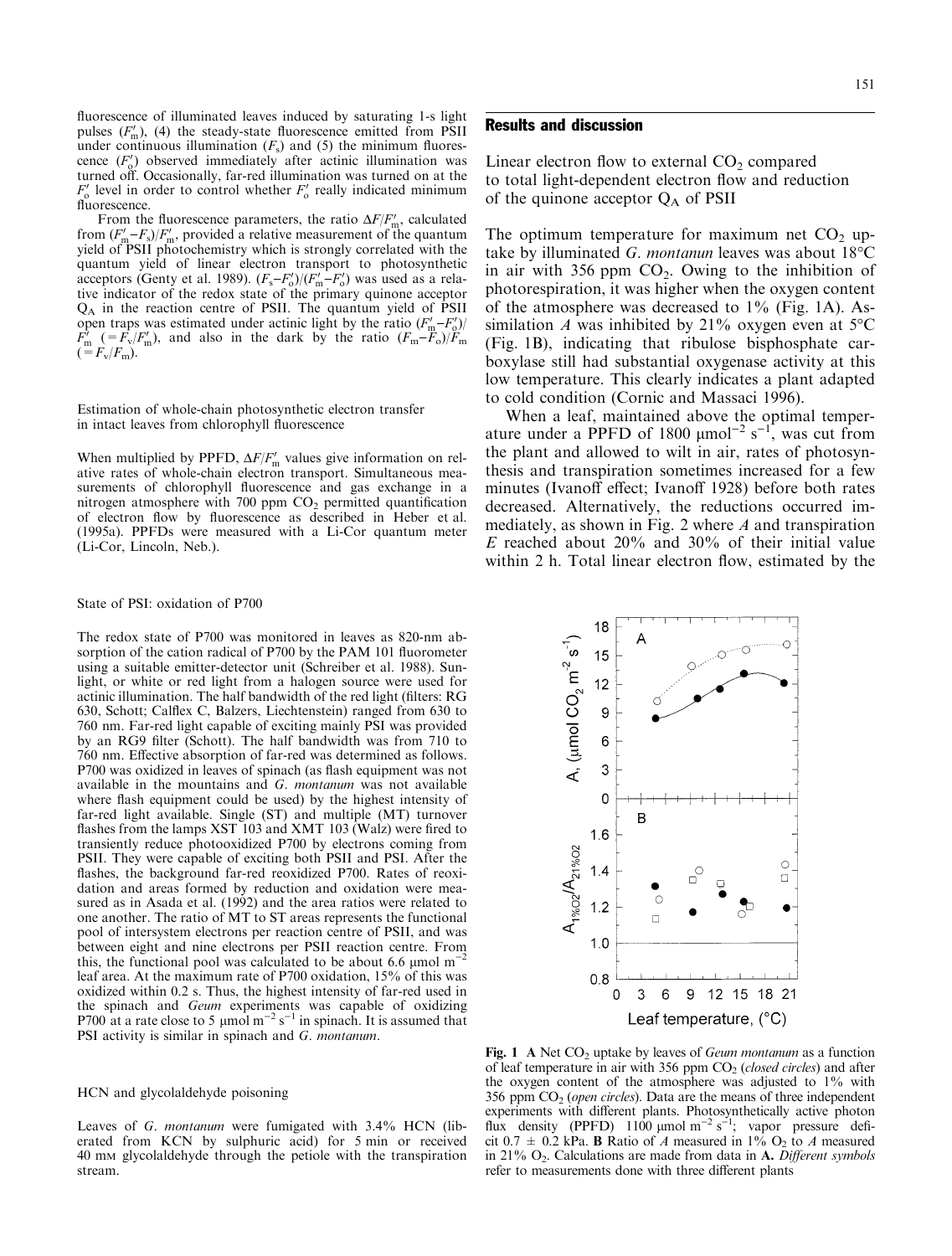

Fig. 2 Changes in net  $CO<sub>2</sub>$  uptake (A, closed circles), transpiration (E, squares) and quantum yield of photosystem (PS)II photochemistry  $\Delta F/F'_{\rm m}$  (open circles) measured during dehydration of a cut leaf of G. montanum in air. PPFD was 1800  $\mu$ mol m<sup>-2</sup> s<sup>-1</sup>

quantum yield of PSII photochemistry, started to decline only 15 min after cutting when net  $CO<sub>2</sub>$  uptake was already inhibited by 50%. After little more than 1 h, electron flow had reached a steady state which was about 60% of the initial value. This shows that at this stage, most of the electrons reduced electron acceptors other than external  $CO<sub>2</sub>$ . In this condition,  $O<sub>2</sub>$  was mainly reduced via the oxygenase activity of ribulose bisphosphate carboxylase (Wu et al. 1991; Heber et al. 1995a; Cornic and Massaci 1996). Two hours after cutting the leaf, electron flow supported by the interplay between photorespiratory  $CO<sub>2</sub>$  release and the refixation of released  $CO<sub>2</sub>$  was about six times higher than the electron flow used for the reduction of external  $CO<sub>2</sub>$ .

In similar gas exchange experiments performed with detached leaves under controlled conditions, stomata also closed when the water supply was interrupted by cutting the petiole, as shown by decreased transpiration in Fig. 2. After leaves had lost about 40% of their water, the temperature of the cuvette was reduced to 12°C. Not surprisingly, lowering the temperature initially decreased transpiratory water loss. However, transpiration subsequently increased slowly indicating that closed stomata had started to reopen. Opening even continued in the light when the leaf temperature was further decreased to about 4°C. This behaviour of Geum was similar to that already reported by Cornic and Ghasghaie (1991) for water-stressed bean leaves which opened stomata when the temperature was decreased from 25 to 12°C.

In Fig. 3A, total electron transport of a leaf of G. montanum (as indicated by  $(\Delta F/F'_{\rm m} \times {\rm PPFD})$  is compared as a function of PPFD at 18°C and at a temperature not far above freezing point in two situations: (1) when open stomata permitted gas exchange, and (2) when gas exchange was blocked under water. Ab-



Fig. 3 A Linear electron flow as expressed by  $\Delta F/F'_{\rm m} \times \text{PPFD}$  of a detached leaf of G. montanum as a function of PPFD (open circles air, 18°C; closed circles stomata blocked under water, 18°C; open triangles air, on ice, ca 3°C; closed triangles stomata blocked under ice water, 0°C). **B** State of reduction of  $Q_A$  in the reaction centre of PSII as indicated by  $(F_s - F'_0)/(F'_m - F'_0)$  of a detached leaf of *G. montanum* as a function of PPFD (symbols as in **A**)

sence of gas exchange across the stomata had little effect on electron transport under low light but decreased electron transport by 60% under sunlight. Under light saturation, electron transport at 18°C with blocked stomata was similar to electron transport at 3°C with open stomata. When gas exchange across stomata was blocked at 0°C, linear electron transport was much reduced.

Figure 3B shows the fluorescence ratio  $(F_s - F_o')/$  $(F'_{\rm m} - F'_{\rm o})$  as a function of PPFD for leaves of G. montanum which were submitted to the conditions used to obtain the data decribed in Fig. 3A.  $(F_s - F_o')/(F_m' - F_o')$ may be taken as a relative measure of the reduction of the quinone acceptor,  $Q_A$ , of PSII. Absolute numbers for  $Q_A$  reduction would require knowledge of the connectivity between the PSII reaction centres (Genty et al. 1995). Nevertheless, the values of  $(F_s - F'_0)/(F'_m - F'_0)$  indicate large differences in  $Q_A$  reduction depending on whether or not gas exchange with surrounding air was possible. Even at PPFDs above sunlight, an appreciable percentage of  $Q_A$  remained oxidized at a temperature of 3°C as long as open stomata permitted gas exchange with air. Not unexpectedly, interruption of stomatal gas exchange, which eliminated external  $CO<sub>2</sub>$  as an electron acceptor, increased reduction of  $Q_A$  as indicated by fluorescence, but reduction was still incomplete at the photon flux density of full sunlight both at 18 and  $0^{\circ}$ C.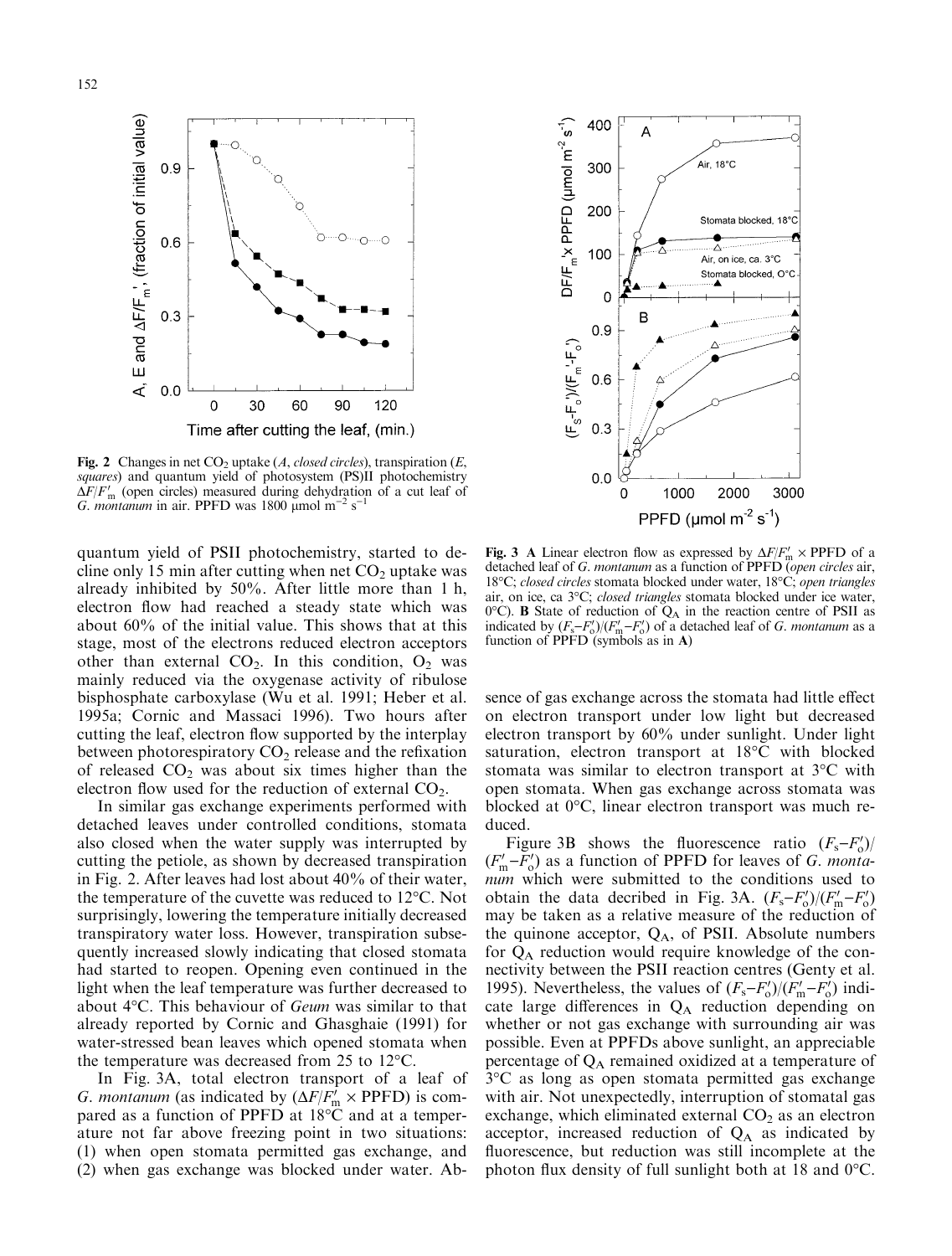## Oxidation of P700

Figure 4 compares photooxidation of P700 in the reaction centre of PSI at 18°C and at 3°C as indicated by absorption changes close to 820 nm. Although about 30% of light-induced absorption increases are known to be caused by the oxidation of plastocyanin (Klughammer and Schreiber 1991), this electron carrier donates electrons directly to P700. Its redox responses reflect those of P700. Leaves were illuminated first by red light (capable of exciting PSI and PSII), and then by far-red light (capable of exciting predominantly PSI). In both cases, the Geum leaf had been preilluminated at a PPFD of 1300  $\mu$ mol m<sup>-2</sup> s<sup>-1</sup> for 5 min before the experiment. Turning on red light (PPFD 540 µmol m<sup>-2</sup> s<sup>-1</sup>: about  $25\%$  of full sunlight) first caused oxidation and then transient reduction of P700. Reduction is caused by electrons coming from PSII. Subsequently, P700 was oxidized in an oscillatory mode which was particularly noticeable at 3°C.



Fig. 4 Light-dependent redox changes of P700/plastocyanin as indicated by 820-nm absorption of a light-adapted leaf of G. montanum. The leaf was first illuminated with a broad band of red light capable of exciting both PSII and PSI. During illumination, a 1-s saturating pulse of white light was given. After darkening for about 1 min, far-red light of the relative intensities 1, 5, 12 and 27 was given in sequence to oxidize P700, and a 1-s saturating white flash was finally added to far-red 27. Compare the oxidative and reductive phases in the redox state of P700. A Air, 18°C. B Air, on ice, ca 3°C

At  $18^{\circ}$ C, a saturating flash of white light (1 s) first oxidized P700 and then reduced it transiently by electrons from PSII which had not been available to PSI before the flash (Fig. 4A). After the red light was turned off and photooxidized P700 had been reduced, stepwise increases of far-red light (up to 5 µmol  $m^{-2}$  s<sup>-1</sup> absorbed far-red photons) oxidized P700 stepwise as well. At the lowest far-red intensities, sigmoid oxidation was apparent particularly at  $3^{\circ}$ C (Fig. 4B). A white flash given in the presence of far-red reduced photooxidized P700 transiently because electrons became available from PSII. Importantly, reoxidation was not slower but actually somewhat faster at 3°C than at 18°C. After the far-red light was turned off, reduction in the dark was much slower than reduction after red illumination because the far-red had exhausted the pool of electrons between PSII and PSI. In addition, reduction was slower at 3°C than at 18°C after far-red illumination.

There were general similarities in the responses of the leaf to red and far-red light at the two different temperatures. Important differences were the absence of the reductive phase observed after a saturating flash at  $3^{\circ}$ C in the presence of actinic illumination and the fast reoxidation of flash-reduced P700 under far-red illumination at the same temperature. The absence of the reductive phase at  $3^{\circ}$ C after a 1-s flash under actinic illumination indicates excellent control of electron flow to PSI. It was also observed that steady-state oxidation of P700 was very similar in leaves maintained under saturating far-red light either at 18 or 8°C (not shown). Reduction of  $Q_A$  as shown in Fig. 3B indicates that control of electron flow to PSI is exerted at a site between PSI and PSII, presumably by the cytochrome b/f complex. This control is known to require a large transthylakoid proton gradient or, at a controlled pH of the chloroplast stroma, a low intrathylakoid pH. Under far-red illumination and in the absence of a large proton gradient, electrons from PSII reached photooxidized P700 rapidly. They were even more rapidly transferred to the reducing side of PSI at 3°C than at 18°C. This is a remarkable observation in view of the temperature dependence of conventional chemical reactions involving partner collision.

Observations similar to those shown in Fig. 4 for Geum leaves kept in air were also made when the leaves were submerged in water in order to block gas exchange (data not shown).

## State of PSI

Figure 5 shows recordings of modulated chlorophyll fluorescence of a sun-adapted leaf of  $G$ . montanum which, after cutting from the plant and slight desiccation in the sun to cause stomatal closure, was strongly illuminated at 18°C for 12 min (PPFD = 3000 µmol m<sup>-2</sup> s<sup>-1</sup>) and then placed in the dark. During illumination and after darkening, 1-s pulses of saturating white light (PPFD 13,000  $\mu$ mol m<sup>-2</sup> s<sup>-1</sup>) were given every minute.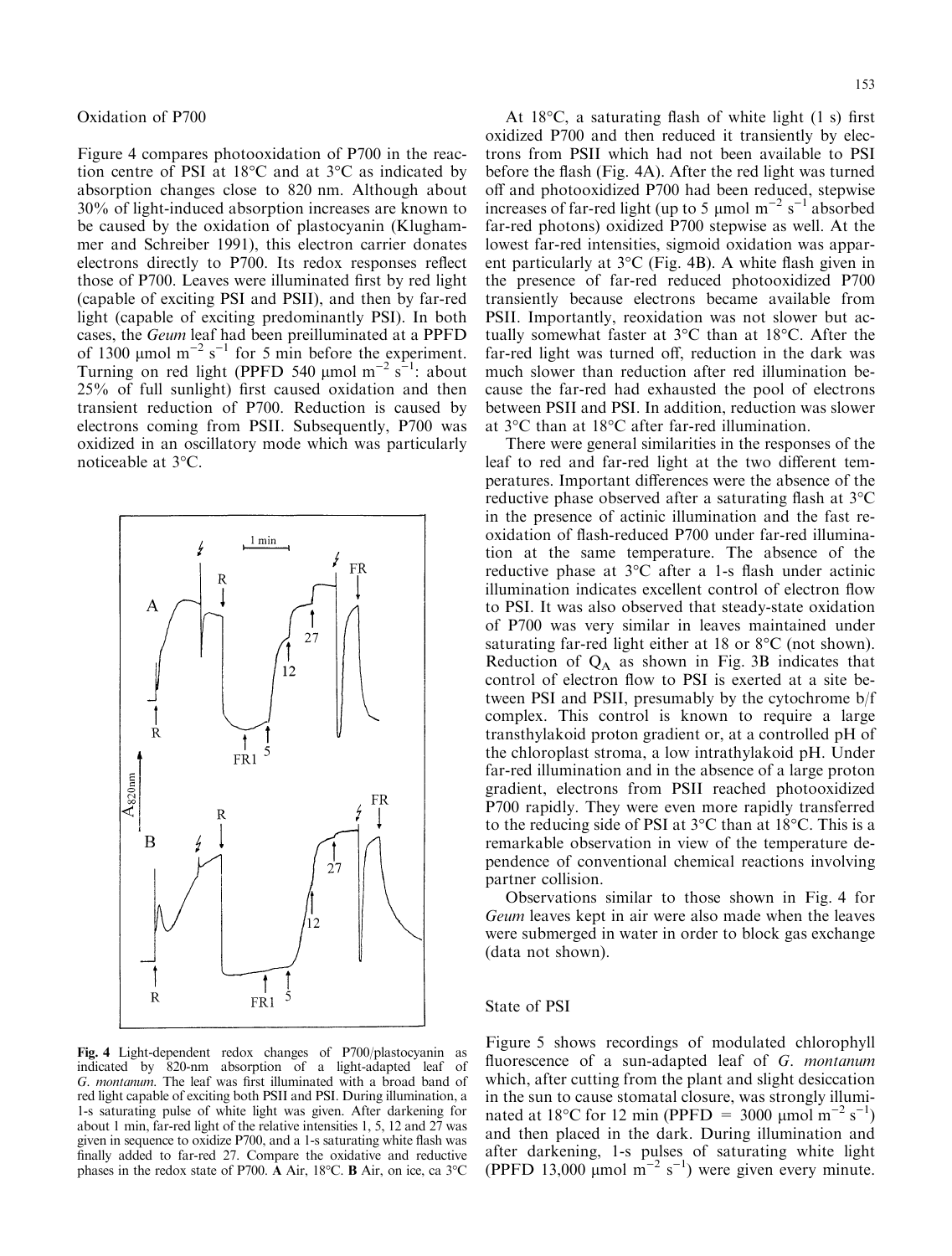

Fig. 5 Recovery in the dark, or under far-red light (FR), of modulated chlorophyll fluorescence of a detached leaf of G. montanum after some wilting in the sun and a subsequent 12-min illumination<br>period at a PPFD of 3000 µmol m<sup>-2</sup> s<sup>-1</sup>. One-second pulses of<br>saturating white light (13,000 µmol m<sup>-2</sup> s<sup>-1</sup>) were given every minute to probe for the extent of relaxation of non-photochemical fluorescence quenching which had occurred under actinic illumination. Absorption of far-red light was below 25  $\mu$ mol m<sup>-2</sup> s<sup>-1</sup>

In the light, they failed to cause transient fluorescence increases because of strong fluorescence quenching. After darkening caused fluorescence to decrease to the level  $F'_{o}$  owing to the oxidation of  $Q_{A}^{-}$ , basic fluorescence  $F_{s}$ recovered slowly and pulse-induced fluorescence spikes became large. After about 5 min of darkening, no further increase in the fluorescence spikes was seen. This suggests that energy-dependent quenching of chlorophyll fluorescence  $(q_E$  quenching) had relaxed at  $F_v/F_m = 0.45$ . When far-red was provided, basic fluorescence decreased owing to oxidation of  $Q_A^-$ . Simultaneously, recovery of pulse-induced fluorescence was stimulated. Turning off the far-red increased basic fluorescence and decreased the pulse-induced fluorescence spikes. These responses could be repeated. At the end of the experiment,  $F_v/F_m$  had increased under the influence of far-red to about 0.6.

The stimulating effect of far-red light on the recovery of  $F_v/F_m$  suggests that under illumination, excitation energy had been shifted from PSII to PSI (Bukhov et al. 1996). Far-red is known to reverse this so-called state shift.

If this interpretation is correct, one might expect a more sensitive oxidation of P700 by far-red light after light adaptation than in a predarkened leaf. However, the opposite was observed (Fig. 6A). After exposure of part of a leaf to 2000  $\mu$ mol m<sup>-2</sup> s<sup>-1</sup> for 30 min, sensitivity of P700 to oxidation by far-red light was considerably decreased compared to a darkened control. Prolonged darkening reversed this effect. Figure 6B shows that about 4 min illumination with a very high PPFD (3800 µmol m<sup>-2</sup> s<sup>-1</sup>) was sufficient to produce a half-maximum decrease in sensitivity to P700 oxidation by far-red light. The figure also shows that, shortly after the onset of strong illumination, the sensitivity of P700 to oxidation is transiently increased as expected from a



Fig. 6 A Oxidation by far-red light of P700/plastocyanin in a leaf of G. montanum (as indicated by 820-nm absorbance:  $\Delta A$ ) as a function of far-red light intensity, directly after a 30-min preillumination period with a PPFD of 2000  $\mu$ mol m<sup>-2</sup> s<sup>-1</sup> (open circles), and at the same position of the same leaf after prolonged darkening (closed circles). **B** Changes in 820-nm absorbance caused by weak far-red light of constant intensity in a dark-adapted leaf of G. montanum immediately after exposure of the leaf to strong white light (PPFD = 3800 µmol m<sup>-2</sup> s<sup>-1</sup>) for the times indicated (open  $circles$ ), and effects of the length of darkening on changes in 820-nm absorbance after a leaf had been light-adapted at a PPFD of 1800  $\mu$ mol m<sup>-2</sup> s<sup>-1</sup> for the times indicated (*closed circles*)

state shift such as that shown in Fig. 5. Only later does the sensitivity of P700 to oxidation decrease. This effect was reversible. As also shown in Fig. 6B (closed symbols), the sensitivity of P700 oxidation to far-red returned in the dark after preillumination with strong light. The half-time of return to the state of increased sensitivity to oxidation was about 20 min.

Decreased sensitivity of P700 to far-red oxidation can be explained by an increased rate of dark reduction of photooxidized P700 in leaves which had previously been exposed to strong white light. This is shown in Fig. 7. Semilog plots of dark reduction (not shown) revealed two reactions with different rate constants which contributed to the reduction of photooxidized P700. The slower one reduced P700 with a half-time of reduction  $(t_{1/2})$  of 4 s in the predarkened leaf and of 0.75 s after light adaptation.

The data shown in Figs. 5, 6 and 7 suggest that after strong illumination, which shifts excitation energy from PSII to PSI, cyclic electron flow occurs around PSI. Electrons pumped by PSI from the intersystem chain to the reducing side of PSI are suggested to return to the intersystem chain, thereby decreasing the sensitivity of P700 to photooxidation by far-red light.

If this is true, coupled cyclic electron transport driven by far-red light is expected to form a transthylakoid proton gradient. Since protonation reactions in the thylakoid interior are known to decrease PSII activity, attempts were made to demonstrate pH-dependent control of PSII by cyclic electron transport around PSI. Such control should be seen as a far-red-dependent de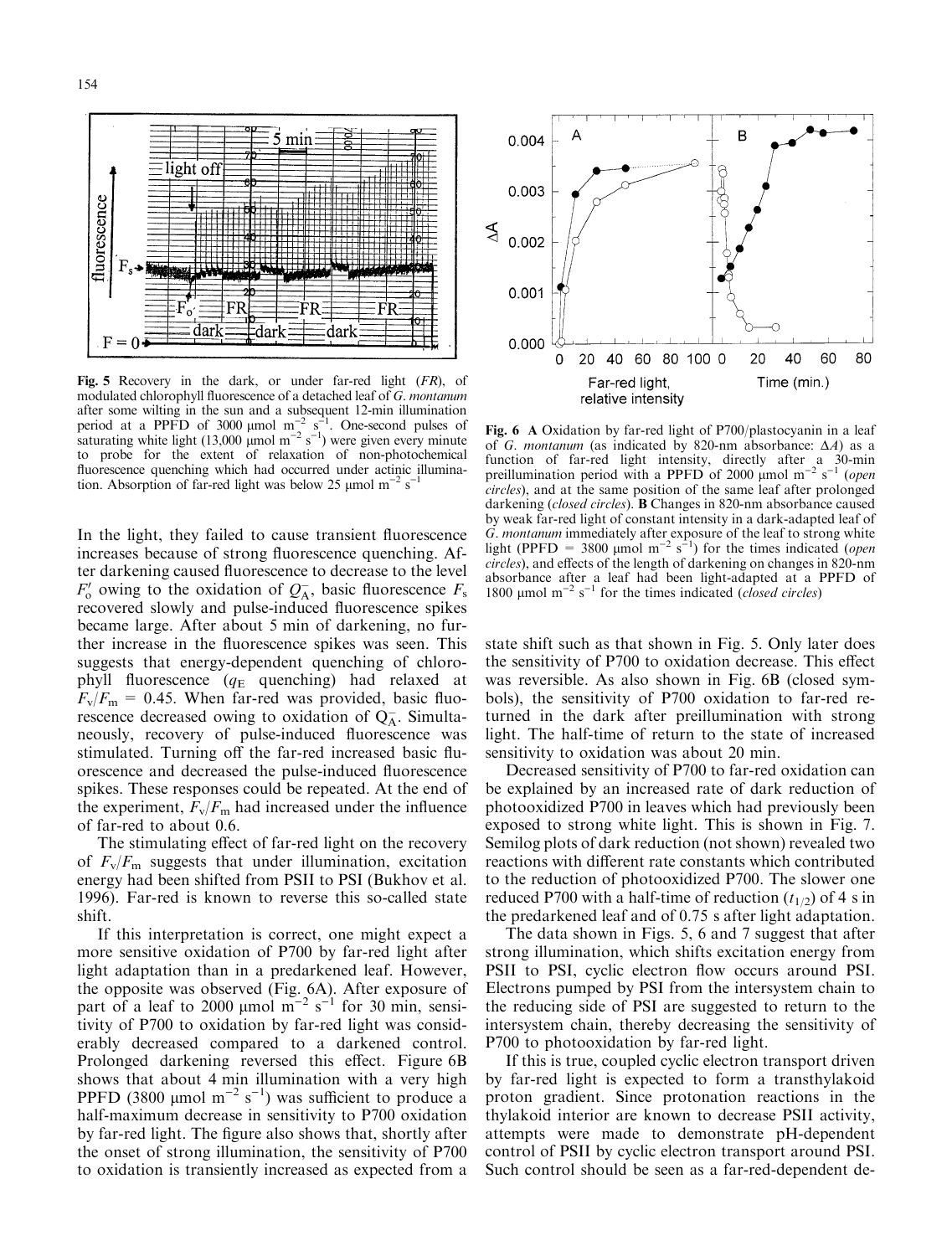crease in  $F_v/F_m$ . Although, in the experiment shown in Fig. 7, the opposite was observed, this was explained as a reversal of a state 1/state 2 transition which, by increasing  $F_v/F_m$ , would obscure a simultaneous decrease in  $F_v/F_m$  (Bukhov et al. 1996). By taking advantage of the observation that a state shift could not be demonstrated in dark-adapted leaves of G. montanum, we could



Fig. 7 Oxidation by far-red light and reduction in the dark of P700/ plastocyanin in a dark-adapted leaf of G. montanum as indicated by 820-nm absorbance (A) and after a 6-min exposure of the leaf to 2000 µmol m<sup>-2</sup> s<sup>-1</sup> (B). The intensity of the far-red necessary to obtain comparable oxidation was higher in B than in A

indeed show a decrease in  $F_v/F_m$  by far-red light (Fig. 8). A dark-adapted leaf was briefly illuminated to induce non-photochemical fluorescence quenching which started to relax after darkening. At  $F_v/F_m = 0.68$ , a far-red beam (absorbed photons about 5  $\mu$ mol m<sup>-2</sup> s<sup>-1</sup>) was turned on. Far-red not only interrupted but actually partially reversed relaxation of fluorescence to  $F_v/$  $F_{\rm m}$  = 0.64. Turning the far-red off rapidly brought  $F_{\rm v}/F_{\rm w}$  $F<sub>m</sub>$  to 0.71. This observation is interpreted as control of PSII by cyclic electron flow around PSI. No control was exerted by weak red light (data not shown). Surprisingly, observations very similar to those shown in Fig. 8 for a leaf temperature of 18°C were also made when the leaf was kept on ice, even though lowering the temperature is known to reduce intersystem electron carriers (Fig. 3B).

# Photoinhibition after exposure at different temperatures to high irradiances

Photoinhibition was estimated by measuring the decrease in the quantum yield of PSII photochemistry using the fluorescence parameter  $F_v/F_m$ . Maximum  $\Delta F/v$  $F<sub>m</sub>$  in dark-adapted healthy leaves is known to be close to 0.8 in many different plant species (Björkman and Demmig 1987). Values were close to  $0.8$  in the field during early mornings or late evenings after leaves had been darkened for several minutes. No evidence for photoinhibition could be obtained in the field.

To check the resistance to high-light stress of Geum, comparative experiments were performed in which leaves were exposed perpendicular to sunlight (1600-2000 µmol m<sup>-2</sup> s<sup>-1</sup>). Exposure time was 4 h. The following conditions were chosen (Table 2): (1) the leaves remained attached to the plant; (2) cut leaves were floated on water (temperature about 18 to  $22^{\circ}$ C); (3) cut leaves were immersed in water of about 20°C to block stomatal gas exchange; (4) cut leaves were placed on ice (due to radiant warming and insufficient contact to ice, the leaf temperature rose up to 13°C and wilting oc-

Fig. 8 Modulated chlorophyll fluorescence of an initially darkadapted leaf of G. montanum shortly after the leaf had received a PPFD of 1500 µmol  $m^{-2}$  s<sup>-1</sup> for 30 s and was subsequently darkened. One-second pulses of saturating light  $(13,000 \text{ \mu mol m}^{-2} \text{ s}^{-1})$  were given as indicated to probe for recovery of maximum fluorescence  $F_{\text{m}}$ . Far-red (*FR*) was present during the second and third pulse

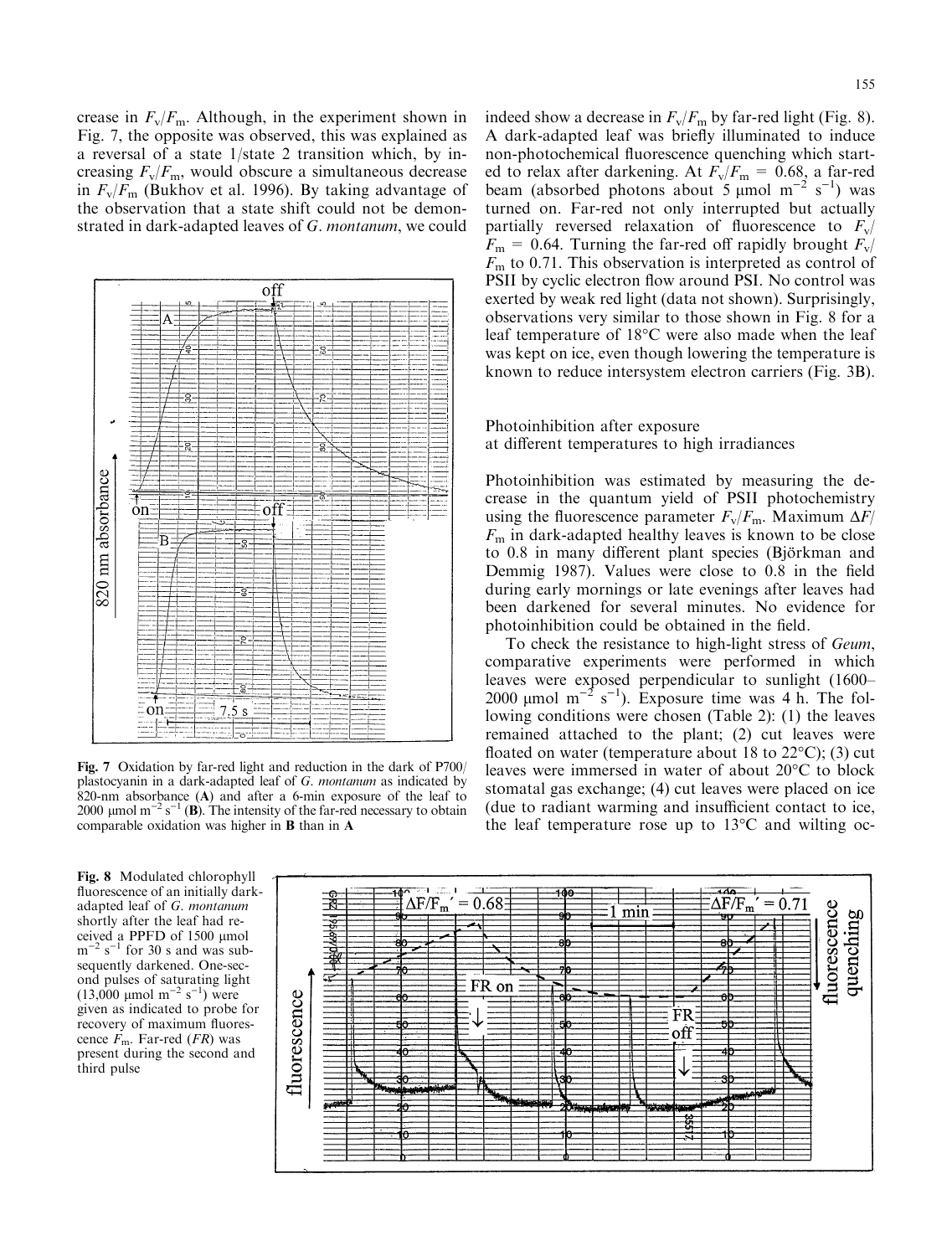| Time in the dark<br>after high-light<br>treatment          | $F_{\rm v}/F_{\rm m}$                                       |                                                             |                                                             |                                                             |                                                             |  |
|------------------------------------------------------------|-------------------------------------------------------------|-------------------------------------------------------------|-------------------------------------------------------------|-------------------------------------------------------------|-------------------------------------------------------------|--|
|                                                            | Leaf attached<br>to the plant                               | Leaf placed<br>on water, $20^{\circ}$ C                     | Submerged<br>leaf. $20^{\circ}$ C                           | Leaf placed<br>on ice                                       | Leaf in ice<br>water, $0^{\circ}$ C                         |  |
| 0.5 <sub>h</sub><br>21 <sub>h</sub><br>$21 h + lincomycin$ | $0.737 \pm 0.038$<br>$0.807 \pm 0.024$<br>$0.784 \pm 0.023$ | $0.690 \pm 0.056$<br>$0.767 \pm 0.031$<br>$0.700 \pm 0.051$ | $0.569 \pm 0.021$<br>$0.755 \pm 0.022$<br>$0.700 \pm 0.037$ | $0.332 \pm 0.034$<br>$0.631 \pm 0.031$<br>$0.537 \pm 0.049$ | $0.477 \pm 0.037$<br>$0.671 \pm 0.030$<br>$0.627 \pm 0.033$ |  |

Table 2 Recovery of the quantum efficiency of electron flow through PSII as indicated by  $F_v/F_m$  after about 21 h in the dark (with or without 12.5 mm lincomycin) after a 4-h exposure period

of leaves of Geum montanum to sunlight in different conditions. Data are the means of several independent measurements ( $\pm$  confidence interval:  $\alpha = 5\%$ ). For full explanation, see text

curred during sun exposure; (5) cut leaves were immersed in ice water to block stomatal gas exchange.

Care was taken that the same PPFD was incident on the submerged and the non-submerged leaves during the high-light treatment. After the 4-h sun exposure, the leaves were immediately transferred to darkness and left in the dark at room temperature, floating either on water or on water plus lincomycin at 2, 5 and 12.5 mm to inhibit protein synthesis in the chloroplasts (Aro et al. 1994). No appreciable differences in the lincomycin data were noted suggesting saturation of inhibition of protein synthesis already at the lower concentrations of the antibiotic.

The high-light treatment decreased  $F_v/F_m$  dramatically, particularly at the low temperatures (not shown, but see Fig. 5) but recovery as measured after 30 min of darkness was substantial in all cases. It was largest at the normal temperature and when wilting did not occur or leaf gas exchange was not blocked by submersion. After 21 h in the dark,  $F_v/F_m$  recovered to or close to control values when leaves were maintained at normal temperature. Values remained significantly lower at low temperature. As expected, lincomycin did not have much effect on recovery since the synthesis of those proteins which may be degraded during photoinhibition (mainly D1 protein) requires some light. It is concluded that, in Geum leaves, the decrease in  $F_v/F_m$  after high-light treatment involves little or no protein damage at normal temperature and was largely due to a down-regulation of PSII photochemistry. At low temperature, on the other hand, appreciable protein degradation had occurred.

Interestingly, the extent of photoinhibition seen after 21 h of darkness was not increased by blocking gas exchange across the stomata, either at normal or low temperature (Table 2), though whole-chain electron transport was much decreased (as shown in Fig. 3A) and reduction of  $Q_A$  was increased (Fig. 3B).

After leaves had been cut from the plant and left for 4 h in the sun without water supply, water loss amounted to 60% of the initial leaf weight. Depending on the extent of wilting, the leaf temperature rose up to 27°C in the sun. Full turgor always returned after the leaves had been placed on water. The  $F_v/F_m$  ratio measured after 21 h in the dark in the presence of lincomycin was  $0.70 \pm 0.038$ , a value very similar to that measured at about 20°C with non-dehydrated cut leaves.

To further test whether the relationship between photoinhibition and excessive reduction of the electron transport chain is as stringent as commonly assumed, leaves of G. montanum were poisoned with either HCN or glycolaldehyde. By inactivating ascorbate peroxidase in addition to ribulose bisphosphate carboxylase, HCN inhibits not only carbon assimilation and photorespiration, but also the detoxification of  $H_2O_2$  which is generated by the Mehler reaction. In contrast, as an inhibitor of phosphoribulokinase (Gardeström and Wigge 1988), glycolaldehyde inhibits only assimilation and photorespiration, not the reactions of the Asada pathway (Wiese et al. 1998). Table 3 shows that strong illumination caused extensive damage to PSII only in wilted HCN-poisoned leaves. Less damage was observed when dehydration was either avoided or the temperature was reduced. Relative protection against strong illumination at reduced temperatures might be explained by lowered rates of the Mehler reaction (Havaux and Devaud 1994). Glycolaldehyde feeding was less effective in increasing the sensitivity of leaves to photoinhibition than HCN poisoning, although, by inhibiting electron flow, both inhibitors strongly increased reduction of the electron transport chain in illuminated leaves (data not shown).

Table 3 Recovery of the quantum efficiency of electron flow through PSII as indicated by  $\Delta F/F_{\rm m}$  about 20 h after a 4-h exposure period of HCN- or glycolaldehyde-poisoned leaves of G. montanum to sunlight. Gas exchange measurements performed before the stress experiments had revealed reduction of light-saturated  $CO<sub>2</sub>$ assimilation by 88% after HCN poisoning and by 82% after glycolaldehyde feeding. Average of four different leaves within one experiment. (The experiment was performed with and without lincomycin as in Table 1, but averages were taken of the lincomycin and the control data because lincomycin data were not noticeably different from the  $H_2O$  controls. Statistical treatment of the data was not possible because of insufficient replications.). Conditions as in Table 2. For full explanation, see text

|                                                                                                                   | $\Delta F/F_{\rm m}$         |                              |  |
|-------------------------------------------------------------------------------------------------------------------|------------------------------|------------------------------|--|
|                                                                                                                   | <b>HCN</b><br>fumigation     | Glycolaldehyde<br>feeding    |  |
| Wilted leaf, left without water<br>Submerged leaf, 20°C<br>Leaf placed on ice<br>Leaf in ice water, $0^{\circ}$ C | 0.05<br>0.32<br>0.35<br>0.46 | 0.58<br>0.65<br>0.63<br>0.48 |  |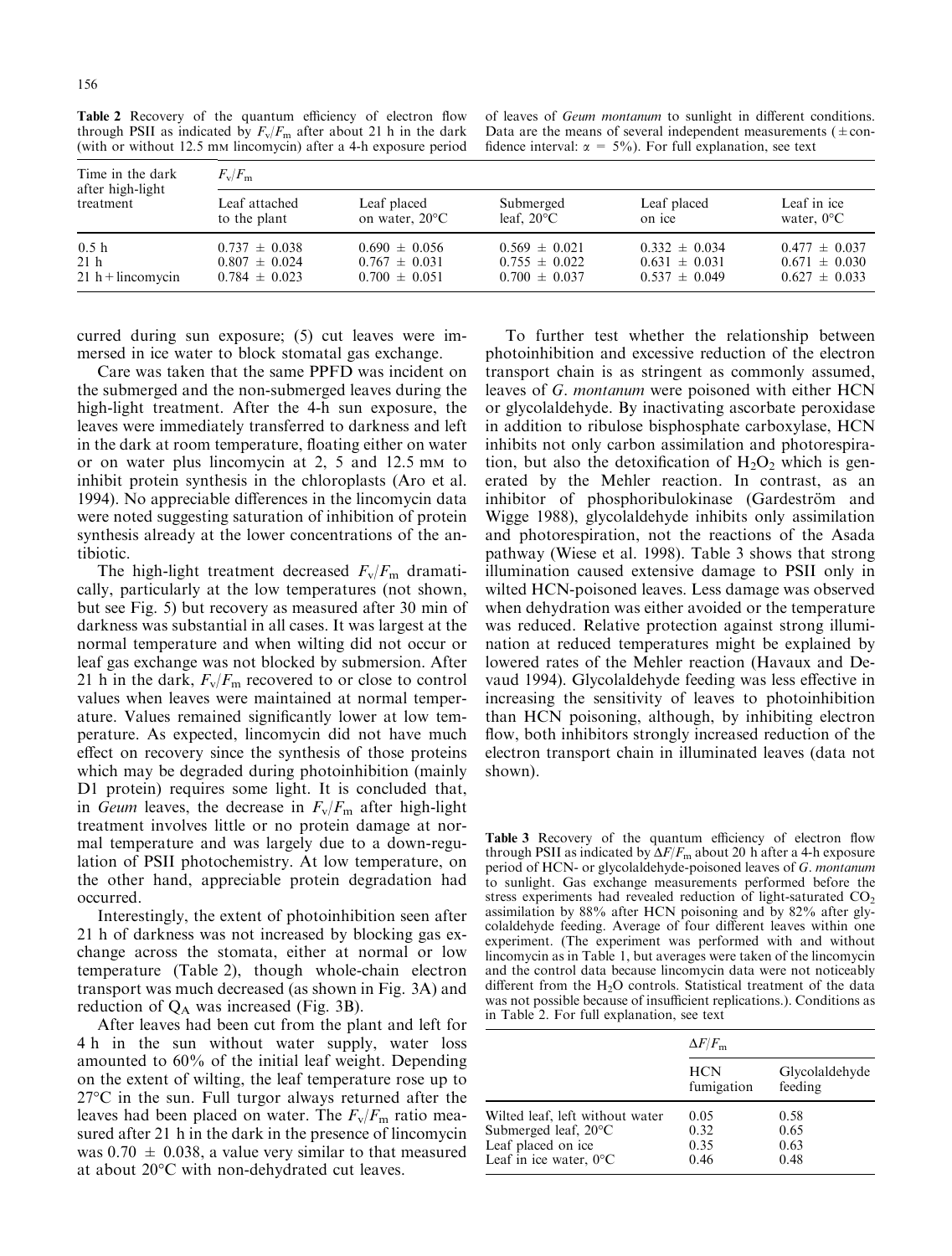## **Conclusions**

The alpine plant G. *montanum* is remarkably tolerant of strong illumination under widely differing temperature and dehydration conditions. When attached to the plant, leaves do not seem to suffer appreciable degradation of the D1 protein in the reaction centre of PSII at ambient temperatures (Table 2). Damage was still not very considerable even when light stress, heat stress and dehydration stress were combined in detached leaves. Likewise, restricting gas exchange across the stomata and lowering the temperature (Table 2) failed to appreciably increase photoinhibitory damage, even though reduction of the electron transport chain was considerably increased under such conditions (Fig. 3B).

It appears that several factors contribute to the high tolerance of light and resistance to photoinhibition of Geum leaves:

- (1) The interplay of photorespiration and reassimilation of released  $CO<sub>2</sub>$  facilitates appreciable electron flow even when closed stomata do not permit assimilation of external  $CO<sub>2</sub>$ , for example under drought stress (Figs. 1, 2, and 3A). When electron flow is restricted at low temperatures, stomata open in desiccation-stressed leaves permitting assimilation of external  $CO<sub>2</sub>$ . This electron transport helps to prevent excessive reduction of the electron transport chain.
- (2) Excess excitation energy is shifted from PSII to PSI as shown by the reversal of this shift under far-red light (Fig. 5). Oxidized P700 in the reaction centre of PSI (Fig. 4), which is an effective quencher of chlorophyll fluorescence, aids in the harmless radiationless dissipation of absorbed light energy.
- (3) Under strong illumination, P700 changes its oxidation and reduction characteristics (Figs. 6, 7). This is interpreted as activation of cyclic electron transport which, by virtue of coupled transthylakoid proton transport, and through protonation of PSII proteins, can downregulate PSII activity (Fig. 8). Equilibration between photooxidized P700 and  $Q_A^$ does not occur (Fig. 4) although  $Q_A$  is much reduced, particularly at low temperatures (Fig. 3B). The only possible explanation is the presence of a transthylakoid proton gradient capable of maintaining a large redox gradient at the level of the cytochrome b/f complex. It is particularly remarkable that control of PSII activity by far-red light was not only observed at room temperature (Fig. 8) but also when leaves were placed on ice, i.e. when reduction of the electron transport chain was much increased under strong light.

As has been demonstrated by Arnon and Chain (1979) for isolated thylakoids and later by Kobayashi and Heber (1994) and Heber et al. (1995b) for intact chloroplasts, cyclic electron transport is under strict redox control. Both the presence of oxidized electron carriers between PSII and PSI and electron availability

at the reducing side of PSI are required for cyclic electron transport to operate around PSI. However, the present data for leaves throw some doubt on this seemingly established concept. Impressed by the observations presented here for low temperatures, it seems that in leaves PSI may be sufficiently separated from PSII not to interfere with cyclic electron transport even when  $Q_A$  of PSII is strongly reduced. This spatial separation may permit PSI to exert control over PSII by creating a proton gradient which extends its effect to PSII by the high mobility of protons while it is shielded from the influence of reduced membrane-located inter-

Acknowledgements The main part of this work was performed at the Field Station of the University Joseph Fourier at the Col du Lautaret. It was supported by the Ministère de l'Enseignement Supérieur et de la Recherche (MESR), the CNRS, the Sonderforschungsbereich 251 of the University of Würzburg and Fonds der Chemischen Industrie. We are very grateful to Prof. Körner, the editor of *Oecologia*, for competent comments and suggestions which helped to increase the impact of our contribution.

system electron carriers such as plastoquinone.

## References

- Arnon DI, Chain RK (1979) Regulatory electron transport pathways in cyclic photophosphorylation. FEBS Lett 102:133-138
- Aro EM, Mccaffery S, Anderson JM (1994) Recovery from photoinhibition in peas (Pisum sativum L) acclimated to varying growth irradiances  $-$  role of D1 protein turnover. Plant Physiol 104:1033±1041
- Asada K, Heber U, Schreiber U (1992) Pool size of electrons that can be donated to  $P_{700}^+$  as determined in intact leaves: donation to  $P_{700}^{+}$  from stromal components via the intersystem chain. Plant Cell Physiol. 33:927-932
- Björkman O, Demmig B (1987) Photon yield of oxygen evolution and chlorophyll fluorescence characteristics at  $77$  K among vasacular plants of diverse origins. Planta 170:489-504
- Björkman O, Niyogi KK (in press) Xanthophylls and excess-energy dissipation: a genetic dissection in Arabidopsis. Proc XI Int Photosynth Congr, Budapest
- Bukhov NG, Wiese C, Neimanis S, Heber U (1996) Effects of farred light on the relaxation of chlorophyll fluorescence quenching and on light-induced conformational changes in the thylakoid membranes of leaves. Photosynth Res 50:181-191
- Cornic G, Ghashghaie J (1991) Effect of temperature on net  $CO<sub>2</sub>$ assimilation and photosystem II quantum yield of electron transfer of French bean leaves (Phaseolus vulgaris L.) during drought stress. Planta 185:255-260
- Cornic G, Massaci A (1996) Leaf photosynthesis under drought stress. In: Baker NR (ed) Photosynthesis and the environment. Kluwer, Dordrecht, pp 347-366
- Demmig-Adams B, Adams III WW (1992) Photoprotection and other responses of plants to high light stress. Annu Rev Plant Physiol Plant Mol Biol 143:599-626
- Gardeström P, Wigge B (1988) Influence of photorespiration on ATP/ADP ratios in the chloroplasts, mitochondria, and cytosol, studied by rapid fractionation of barley protoplasts. Plant Physiol 88:69-76
- Genty B, Briantais JM, Baker NR (1989) The relationship between the quantum yield of photosynthetic electron transport and quenching of chlorophyll fluorescence. Biochim Biophys Acta 990:87±92
- Genty B, Rizza F, Ruelle D (1995) The relationbship between the energy dependent quenching of chlorophyll fluorescence and the capacity of oxygen evolution at PSII in vivo. In: Mathis P